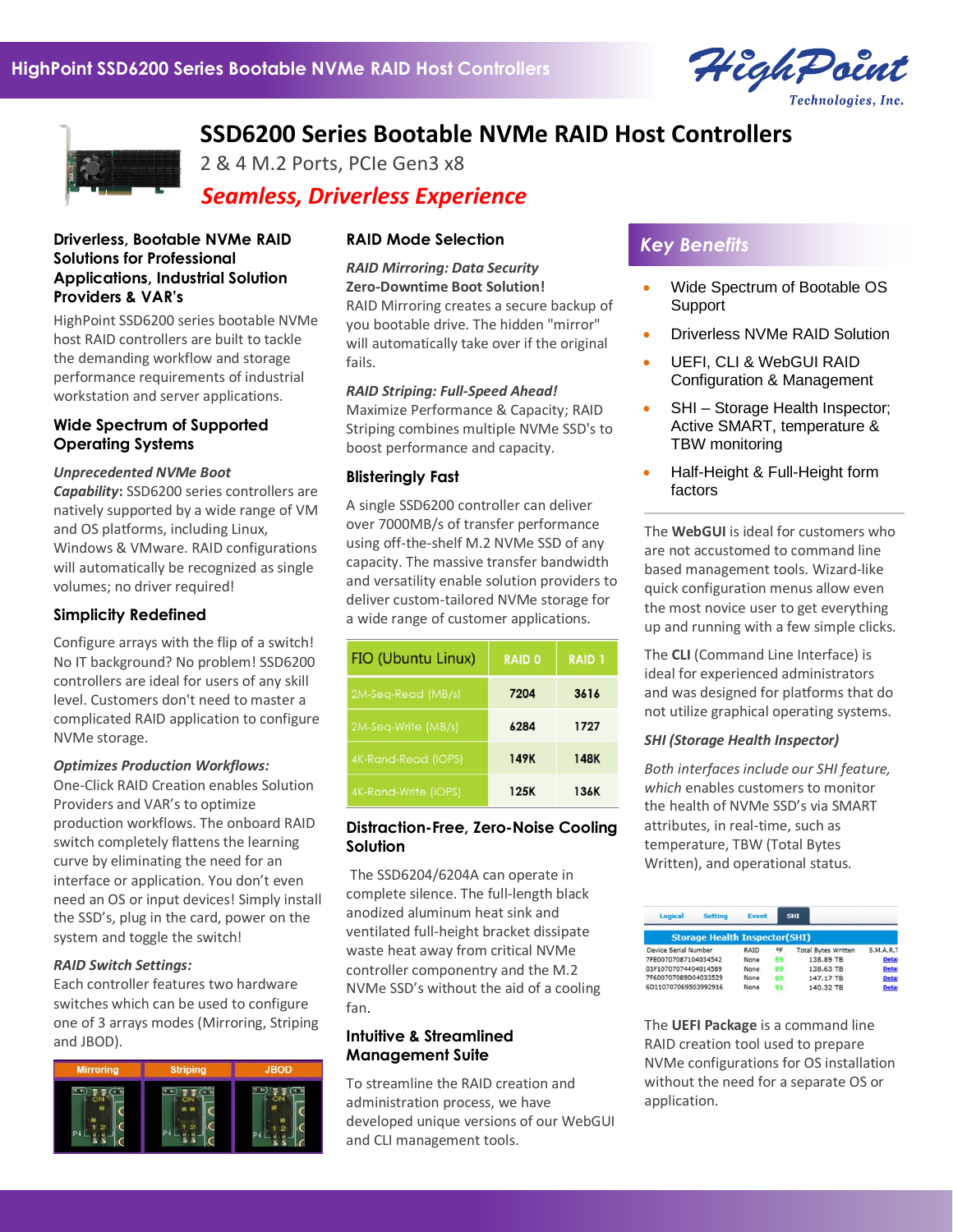



# **Wide Spectrum of Supported Operating Systems**

SSD6200 series RAID controllers enable customers to seamlessly configure bootable RAID storage using up to 4 M.2 NVMe SSD's for leading Virtual Server platforms, such as VMware, Microsoft Hyper-V and Proxmox, and all current versions and distributions of Windows, Linux and FreeBSD operating systems.

*OOB (out of band) RAID Management*: The SSD6202A & SSD6204A controllers feature an OOB port and a built-in CLI (command line utility) which allows users to manage and monitor RAID storage using a separate system (such as a laptop). OOB is well suited to secure Data Center and Hosting applications, as it only grants access to the NVMe RAID console and configuration; it cannot interact with user data in any way.

*Status LEDs* – The SSD6202A & SSD6204A provide LED indicators which enable administrators to quickly determine the status of the NVMe SSDs, RAID array, and PCIe host connection.